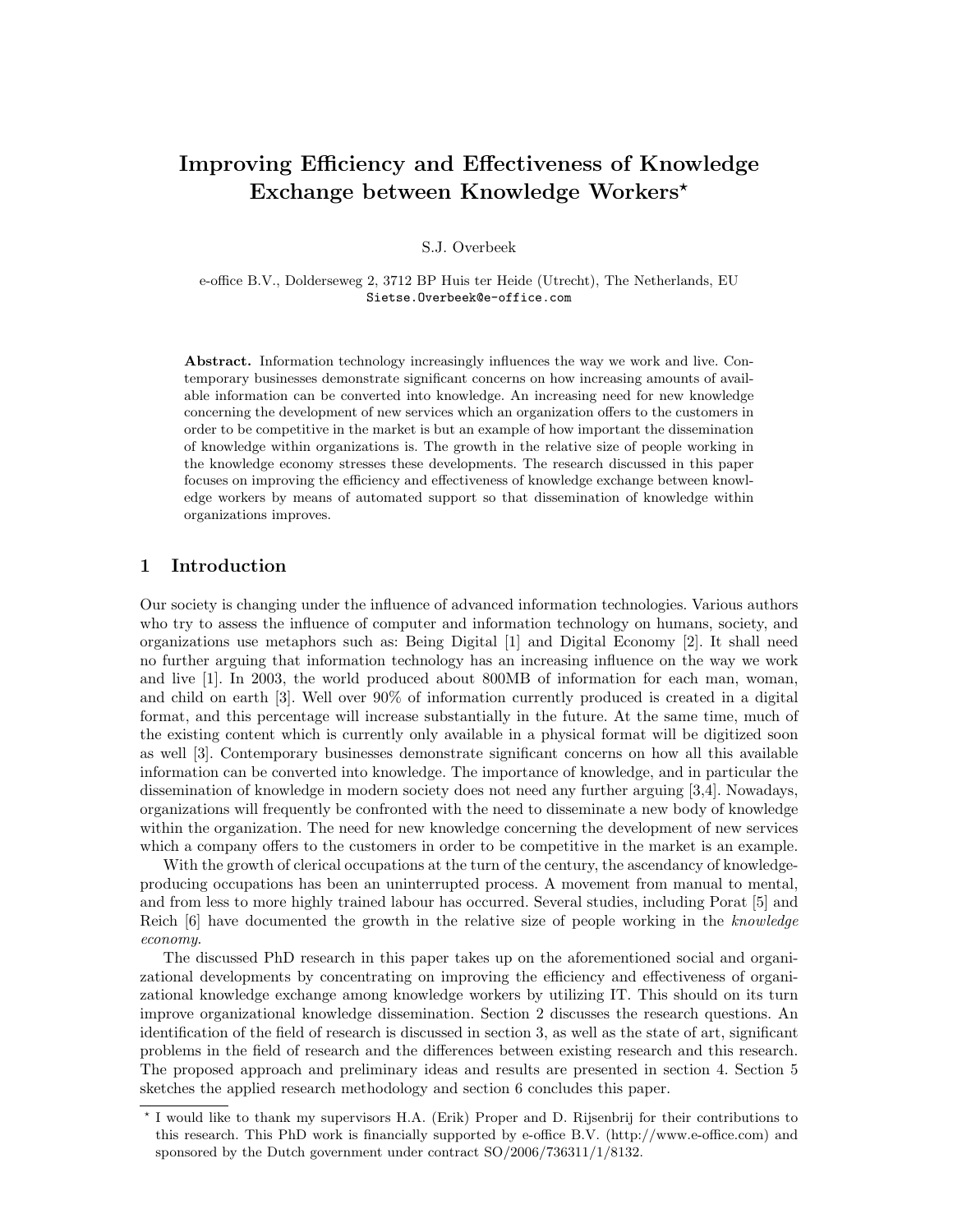# 2 Ensuing Research Questions

Given the main research problem:

How to improve the efficiency and effectiveness of knowledge exchange between knowledge workers in a knowledge processing community so that organizational knowledge dissemination improves?

Three basic research questions can be formulated:

- Q1 How can a knowledge processing community be defined including the actors, roles, and tasks within that community?
- Q2 Which framework enables us to describe how knowledge is exchanged in a knowledge processing community and how can automated support improve the efficiency and effectiveness of knowledge exchange so that organizational knowledge dissemination improves?
- Q3 Which framework enables us to describe how automated support can assist in managing a knowledge processing community with its actors, roles, and tasks in an organizational setting?

# 3 Identification of the Field of Research

This section provides insight in the problem domain, the state of existing solutions, and significant problems in the field of research.

#### 3.1 A Classification of Knowledge Work Based on Work Characteristics

One of the most basic questions which arises when interpreting the research questions from section 2 might be: What is knowledge work? In the literature, knowledge work has been given many interpretations. Some classify the knowledge worker by focusing on industry professions and jobs [7,8]. Others compare the work characteristics of workers and classify workers based on those characteristics. Some of those definitions are somewhat narrow, because sometimes the concept of 'knowledge worker' is often equated with being someone who is producing and processing information without bringing forward a clear focus on the knowledge intensive part [9,10]. While an information worker is busy producing, processing, storing, transferring, and comparing information, a knowledge worker crafts and tunes the available information to create, distribute, and apply knowledge. Information is an enabler of these actions, so the work of an information worker is closely related with the work of a knowledge worker. However, classifying workers by primarily distinguishing on the information part and the knowledge part of their work might be too bland [11]. Challenges when defining the term knowledge worker are that the knowledge worker's inputs and outputs are often intangible and knowledge is used in almost all forms of activity. Therefore a worker's tasks are better understood if the organizational context is taken into account. Blackler [12] looks beyond what knowledge workers do to what they do for, or within, an organizational structure. Hayman and Elliman [13] state that a single definition of knowledge workers is inappropriate. It is too confined and such a definition might assume that all knowledge worker's activities are similar and that it can be supported by IT in the same way. The notions of having significant autonomy, being informed by the work and presence of tasks which are related to the creation, distribution, or application of knowledge appear to be indicators of knowledge work. From a more broader point of view, the work characteristics of a knowledge worker might now be summed up as follows:

- The worker is given significant autonomy in how to perform a task.
- The worker has a high level of education in a certain area of expertise.
- The worker performs a substantial amount of tasks in which knowledge is created, distributed, or applied.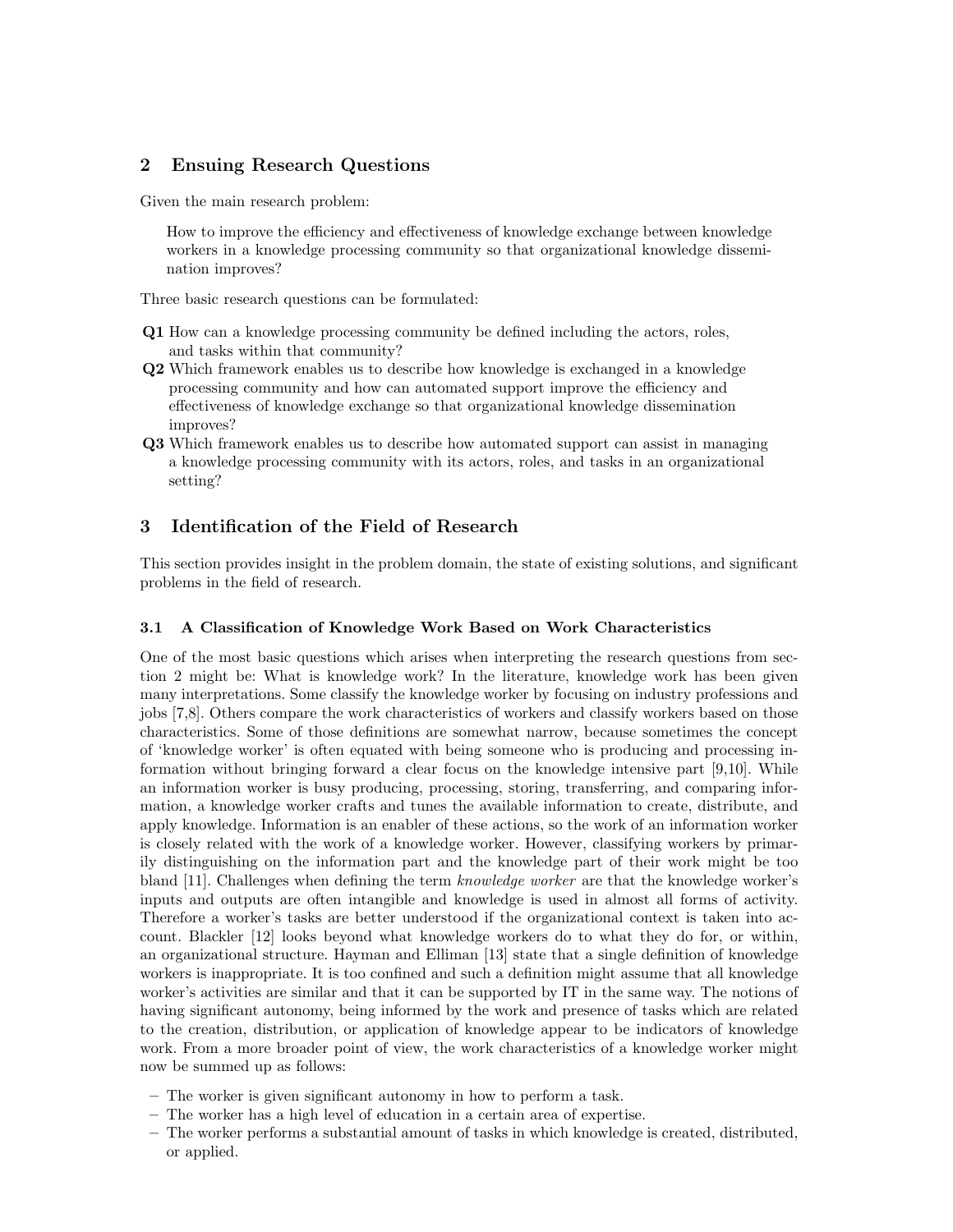- The worker is informed by or learns from the knowledge processed.
- The worker's tasks are not just clerical, communicative nor purely concentrated on information.

To avoid confusion, it is noteworthy that the concept of 'knowledge worker' is not synonymous to 'manager'. Managers get things done through other people and are not primarily busy with developing, disseminating, or applying knowledge. One can argue, however, that a manager is indeed a knowledge intensive worker, who will typically use the products of knowledge workers. A manager is using knowledge to make decisions, allocate resources, or to direct the activities of others. The growth of knowledge work however is expected to be a very important factor in driving the future of management [11].

#### 3.2 The Knowledge Exchange Concept

There is literature discussing the topic of 'knowledge exchange' on itself and also specific ideas to improve efficiency or effectiveness of knowledge exchange. Berliant et al. [14] have established a basic foundation to explain the patterns and implications of knowledge exchange. Kuznets [15] mentions that knowledge exchange flourishes in dense intellectual settings, and the more intellectual contact flourishes, the more knowledge is added to resources of knowledge. However, Kuznets' research is more focused on intellectual capital in large cities, while the research discussed in this paper focuses on exchange of knowledge between knowledge workers in an organizational setting. Heterogeneity (in terms of different types of knowledge) is considered as an important factor in successfully exchanging knowledge [14]. Less knowledge exchange occurs when individuals' types of knowledge are too diverse and when individuals' types are too similar. To determine the efficacy of knowledge exchange, a function is introduced in [14] to measure the ideal 'knowledge distance measure' between two individuals. However, the research of Berliant et al. [14] specifically focuses on the relationships between knowledge exchange and population agglomeration, while in terms of this PhD research it is more interesting to determine a suitable knowledge distance measure between two knowledge workers from a certain knowledge processing community. Cowan et al. [16] associated knowledge exchange with the arousal of innovation in a community of actors, based on the idea that innovation is largely a result of knowledge exchange among a small group of agents. They specifically took the tacitness of knowledge into account in assessing innovative potential. On the contrary, a very modest approach to knowledge theory is taken when this PhD research is concerned. Therefore, it is only assumed that knowledge can be conceptualized as consisting of knowledge particles or also denoted as knops, just like the way Barwise [17] approached information theory. The reason that this approach to knowledge theory has been chosen for this PhD work is that the same approach to information theory has been applied to the field of information retrieval in the past (see e.g. [18]) and seemed successful to formalize theory in which such an abstract notion as information (in this case knowledge) played a key role (see e.g. [19]). In order to find answers for the research questions of section 2, these specific thoughts about knowledge theory will be used to study knowledge exchange between knowledge workers and are further elaborated in section 4.

#### 3.3 Discussing Agent Theory as a Basis for Automated Support

Both academia and industry gradually anticipate on the social developments mentioned in section 1 by concentrating on providing automated support to assist the knowledge worker in carrying out work-related activities [20,21]. However, the efforts mentioned above are in its infancy and can only be seen as starting points for more extensive research. Nevertheless, those efforts may provide ideas for this research in terms of which automated support is suitable to improve the efficiency and effectiveness of knowledge exchange between knowledge workers. In order to restrict the scope this research mainly concentrates on developing a fundamental framework in order to provide automated support in the process of knowledge exchange between knowledge workers, instead of postulating a broad abstract goal 'to develop a virtual workspace' or something alike.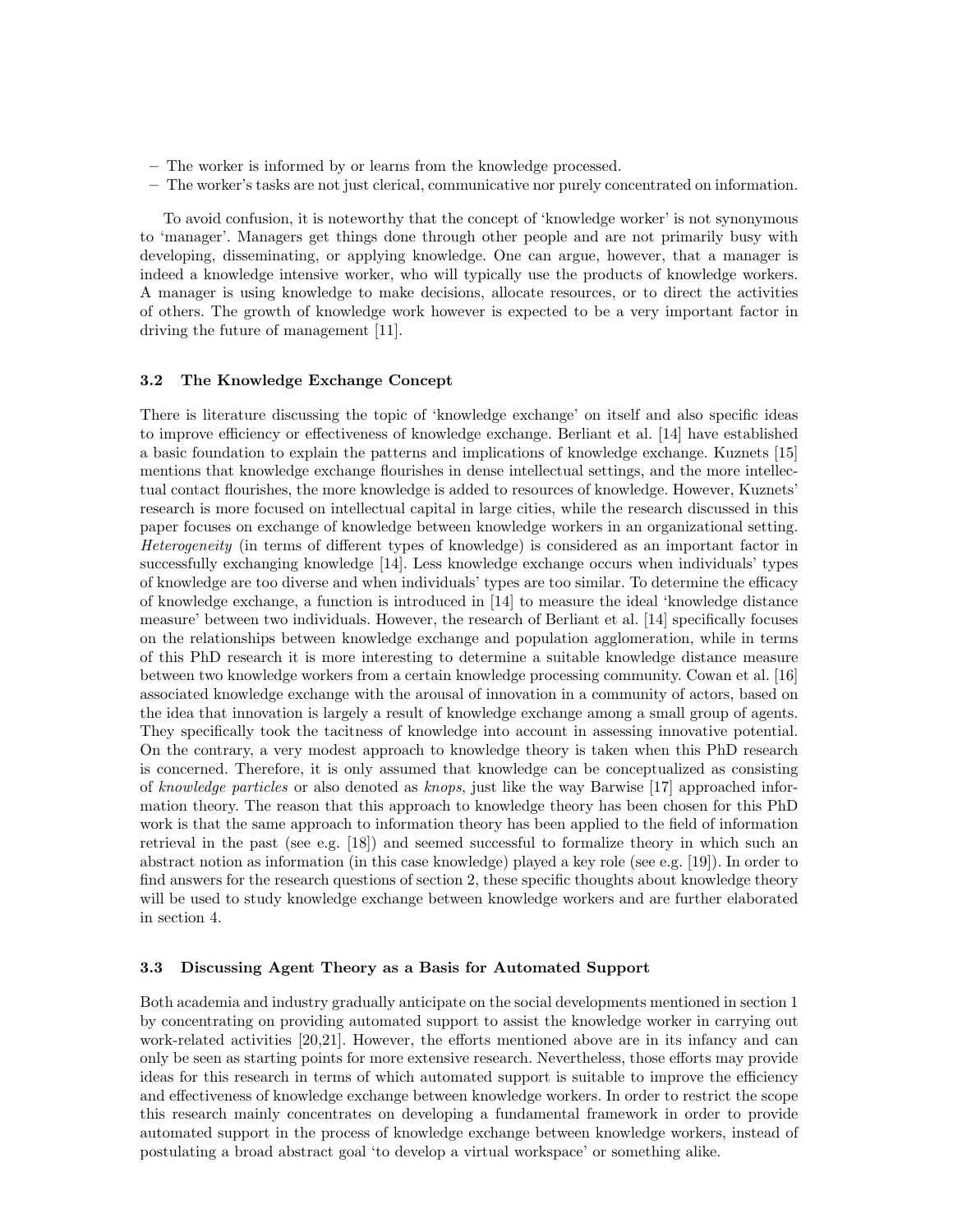In order to find an answer for research questions **Q2** and **Q3**, a suitable approach to agent theory will be taken. According to Wooldridge and Jennings [22], an agent is an encapsulated computer system that is situated in some environment and that is capable of flexible, autonomous action in that environment. As can be distilled from this definition, agents are autonomous, which means that agents can function on their own, without requiring human support. An autonomous agent has the control over its own actions and internal state. It can decide whether or not to perform a requested action. Agents are also placed in a particular environment, and their responsive behaviour is indicated by the implication that the agent senses and is affected by the environment. Agents are designed to fulfil a specific purpose and have particular goals to achieve, exhibiting flexible and pro-active behaviour. Agents are also often capable of 'social' behavior because they can communicate and cooperate with each other and with the users. Eventually, for agents to be highly intelligent, it is desirable that the agents are able to learn as they react and interact with their external environment.

The idea for this research is that agents can be part of a knowledge processing community and can provide support for a human knowledge worker when that knowledge worker is exchanging knowledge on the one hand, and that agents can also assist in managing a knowledge processing community with its actors, roles, and tasks in an organizational setting on the other hand. A prototype with the aim of checking the applicability of available agent tools to support knowledge sharing has already been developed by Khalil [23], which could be used as a starting point for finding answers when research questions  $Q2$  and  $Q3$  are concerned. As explained in [24], prototypes to simulate knowledge exchange between agents can be modelled in the 'Java Agent DEvelopment Framework', which can be used specifically when answering Q2 and Q3.

### 4 An Overview of Preliminary Research Results

The proposed approach, the research results achieved so far, and the preliminary ideas are discussed in this section.

#### 4.1 Proposed Research Approach

The research questions from section 2 are used as a guideline for the development of the PhD thesis. The various theoretical frameworks which will be developed will fill in the thesis' chapters. These are the four proposed parts:

- 1. Elaboration of the concepts in a knowledge processing community, which includes understanding of the actors, roles, and tasks which are part of such a community.
- 2. A clear exposition of the knowledge exchange concept within the previously defined knowledge processing community.
- 3. Development of theory concerning the role of automated support to improve the efficiency and effectiveness of knowledge exchange between knowledge workers. To measure efficiency and effectiveness various mathematical functions will be introduced but also reused by building upon existing theory. Examples from existing theory are the knowledge exchange function by Berliant et al. [14] and a fuzzy logic version of Jaccard's coefficient [25].
- 4. Elaboration of a way to manage a knowledge processing community in an organizational setting by means of automated support.

To develop the thesis, it is chosen to make use of an iterative approach which is depicted in table 1. Here, Theory<sub>0</sub><sup>2</sup> denotes the second theoretical part (from the enumerated list depicted above) and iteration zero of the second part. Another example is 'Verification<sup>2</sup>', which denotes the verification of the theory developed during the second part from the list above and iteration one of the verification process of the second part. It is assumed that each time a new theoretical part is developed, the preceded theory must also be verified again due to the newly gained research. Thus, it can be concluded from the table that for instance the first and most elementary theoretical part of the enumerated list above, namely elaboration of a defined knowledge processing community, will be verified four times.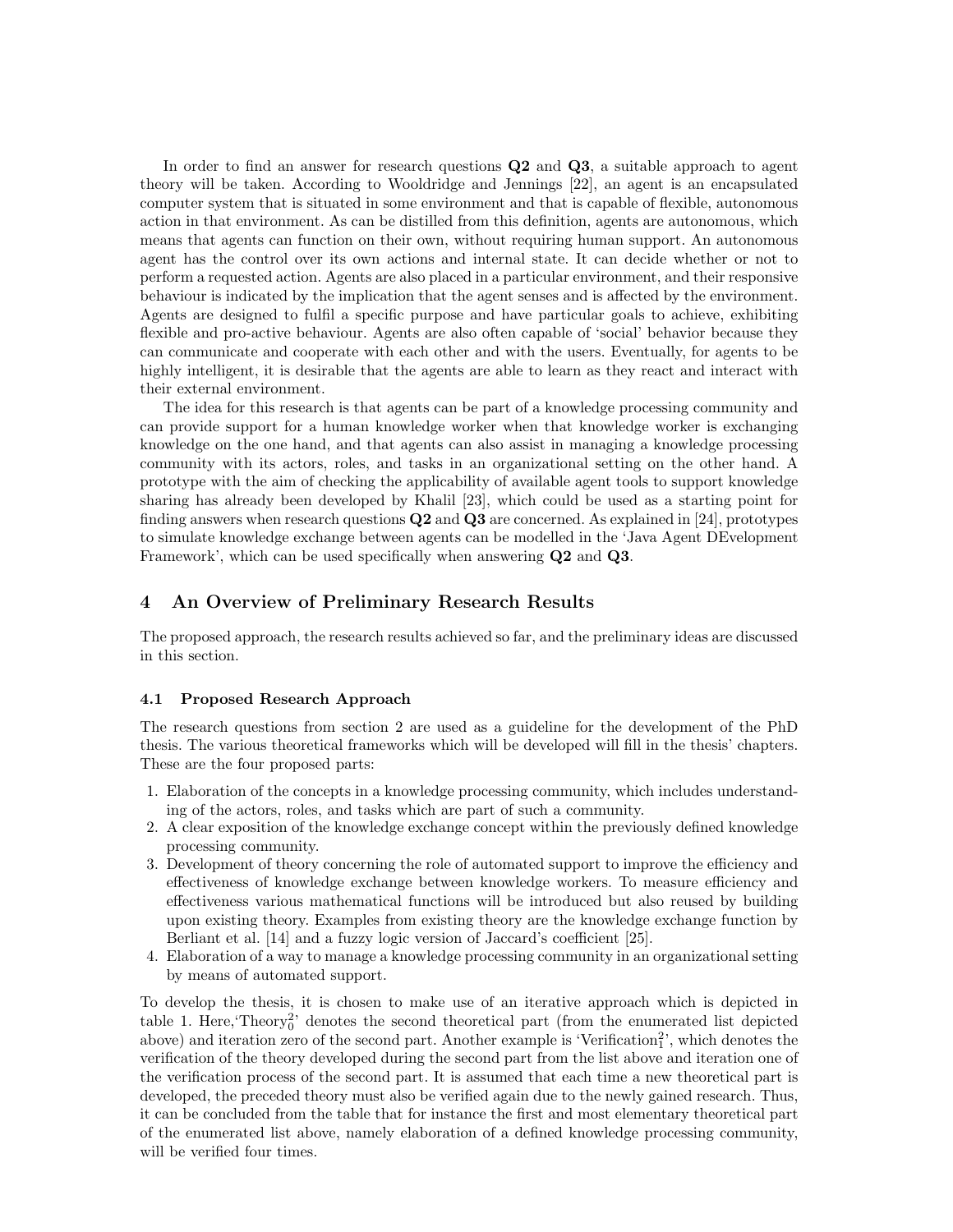Table 1. Iterative approach to theory development and verification

| Theory <sup>1</sup> Verification <sup>1</sup> Theory <sup>1</sup>                                                                                                                                           |
|-------------------------------------------------------------------------------------------------------------------------------------------------------------------------------------------------------------|
| Theory <sup>2</sup> Verification <sup>2</sup> Theory <sup>2</sup> Verification <sup>1</sup> Theory <sup>1</sup>                                                                                             |
| Theory <sup>3</sup> Verification <sup>3</sup> Theory <sup>3</sup> Verification <sup>2</sup> Theory <sup>2</sup> Verification <sup>1</sup> <sub>2</sub> Theory <sub>3</sub>                                  |
| Theory <sup>4</sup> Verification <sup>4</sup> Theory <sup>4</sup> Verification <sup>4</sup> Theory <sup>2</sup> Verification <sup>2</sup> Theory <sup>2</sup> Verification <sup>1</sup> Theory <sup>1</sup> |

#### 4.2 A Knowledge Processing Community

All actors involved in the process of disseminating knowledge within an organization are part of a knowledge processing community. These actors are therefore referred to as knowledge actors. A knowledge worker is a member of the knowledge processing community and can fulfil certain roles in that community. Those roles can be fulfilled by a knowledge worker, or by an agent. A knowledge worker fulfils a certain role in the knowledge processing community. To understand the various knowledge processing roles which can be fulfilled by a knowledge worker, a characterization of various knowledge processing roles is necessary. A framework is introduced in which the settings of the knowledge processing roles can be formalized in terms of the behaviour in the knowledge processing community. See also [25] for a related framework. The three introduced knowledge processing roles, however, behave differently on two levels, namely: instance level behaviour and meta level behaviour. On the instance level, the actual knowledge on which certain operations are performed by a knowledge worker in terms of a knowledge processing role is determined. On the meta level, the requirements to indicate which knowledge is needed when performing a certain knowledge processing role are determined, which can also be denoted as *knowledge about knowledge*. or a more general description such as *structures that describe other structures* [26]. In other words, when a knowledge processing role is fulfilled on the meta level, an exchange of meta knowledge takes place (with another knowledge worker who fulfils one of the three roles). When a role is fulfilled on the instance level, an exchange of actual knowledge items takes place, each knowledge item containing knowledge about the Universe of Discourse. Davis [27] also divided knowledge in two rather similar types, namely object-level knowledge and meta-level knowledge. However, these two types are based on a task domain. Thus, object-level knowledge comprises information about a task domain and meta-level knowledge comprises information about the object-level.

The possible knowledge exchange situations between the three roles are depicted in figure 1. On the meta knowledge level, knowledge flows from the utilizer to the teacher and from the teacher to the discoverer subsequently. The utilizer 'pushes' its meta knowledge to the teacher, namely the requirements to indicate which knowledge is needed for utilization. The teacher communicates this meta knowledge to the discoverer so that the discoverer can gather or develop the required knowledge. On the instance knowledge level, knowledge flows from the discoverer to the teacher and from the teacher to the utilizer subsequently. The discoverer pushes knowledge to the teacher, which on its turn mediates between the discoverer and the utilizer so that the knowledge is correctly interpreted by the utilizer.



Fig. 1. Knowledge exchange between knowledge processing roles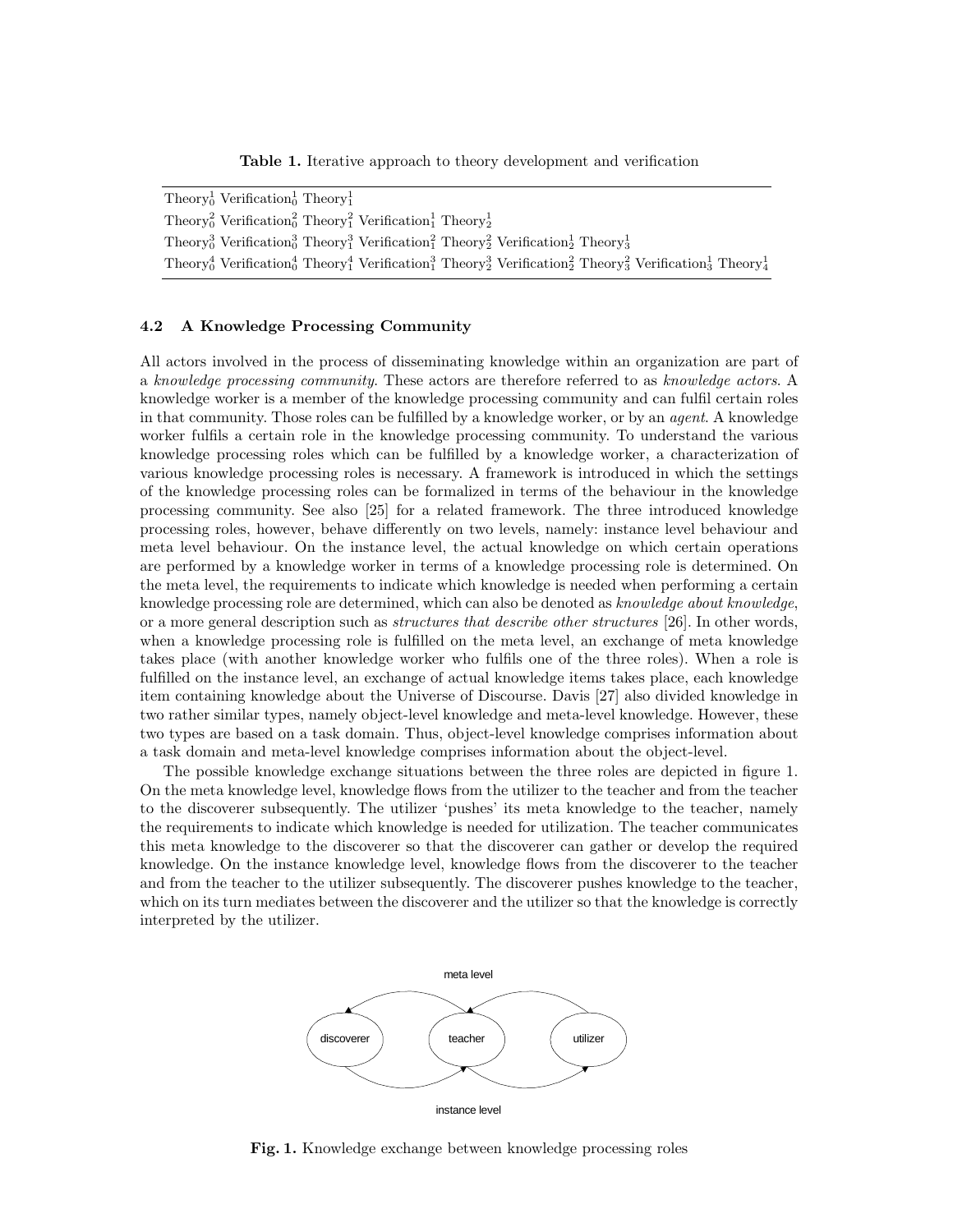The utilizer. When this role is fulfilled on the meta level, the knowledge worker disperses the requirements to indicate which knowledge is needed for utilization. On the instance level, the utilizer actually uses the gathered knowledge and applies the knowledge during outstanding activities if necessary.

The teacher. The teacher acts as a broker between the discoverer role and the utilizer role. On the meta level, the teacher generates an inventory of the utilizer's knowledge needs. Using this meta knowledge, the teacher is able to provide the utilizer with actual knowledge on the instance level. It 'teaches' the utilizer based on the provided meta knowledge.

The discoverer. The discoverer is able to actually find and create knowledge. Therefore, the discoverer requires meta knowledge, which the teacher provides, so that the discoverer knows which actual knowledge is needed by the teacher. Thus, the discoverer can provide the teacher with actual knowledge. If the teacher requires knowledge which is already present, the discoverer mines that knowledge from available resources without creating new knowledge. This is presumably less time consuming than the other situation in which the discoverer is obliged to create new knowledge if it is required by the teacher and if that knowledge is not available to the discoverer yet.

The knowledge exchange situations between the utilizer and the teacher and the knowledge exchange situations between the discoverer and the teacher are shown in figure 2. In this figure the meta level and the instance level of knowledge exchange are distinguished. The two arrows indicate the direction in which the (meta) knowledge flows. On the meta level, the teacher wishes to acquire knowledge about the utilizer's needs. On the instance level, the teacher passes on the knowledge which the utilizer wishes to learn. On the meta level, the discoverer asks which knowledge the teacher wishes to acquire. On the instance level the discoverer reacts by providing the teacher with necessary knowledge (either newly generated knowledge or gathered existing knowledge). The figure shows that three knowledge actors, namely 'actor A', 'actor B', and 'actor C' each fulfil a role on two different levels. Actor A fulfils the teacher role on the instance knowledge level and the meta knowledge level, actor B fulfils the utilizer role on the instance knowledge level and the meta knowledge level, and actor C fulfils the discoverer role on both knowledge levels. Actor A also exchanges knowledge with both the utilizer and the discoverer.



Fig. 2. Knowledge exchange between the knowledge processing roles

To further work towards a model describing a knowledge processing community, let  $RT$  be the set of role types depicted above. These role types are the utilizer, the teacher and the discoverer:

# $\mathcal{R} \mathcal{I} \triangleq \{\text{utilizer}, \text{teacher}, \text{discoverer}\}$

A specific fulfilment (which is a unique situation) of such a role type is depicted as a role enactment, determined by RType :  $\mathcal{R} \mathcal{E} \to \mathcal{R} \mathcal{T}$ , where  $\mathcal{R} \mathcal{E}$  is the set of role enactments. The function Player :  $\mathcal{A} \to \mathcal{R}\mathcal{E}$  depicts the specific actor who enacts a role type, where  $\mathcal{A}$  is the set of knowledge actors. Furthermore, it is assumed that a role enactment encloses several task instances, determined by Exec :  $\mathcal{II} \to \mathcal{RE}$ , where  $\mathcal{II}$  is the set of task instances. Task instances are related to task types, just like role enactments are related to role types. This is depicted by the function TType :  $T\mathcal{I} \to T\mathcal{T}$ .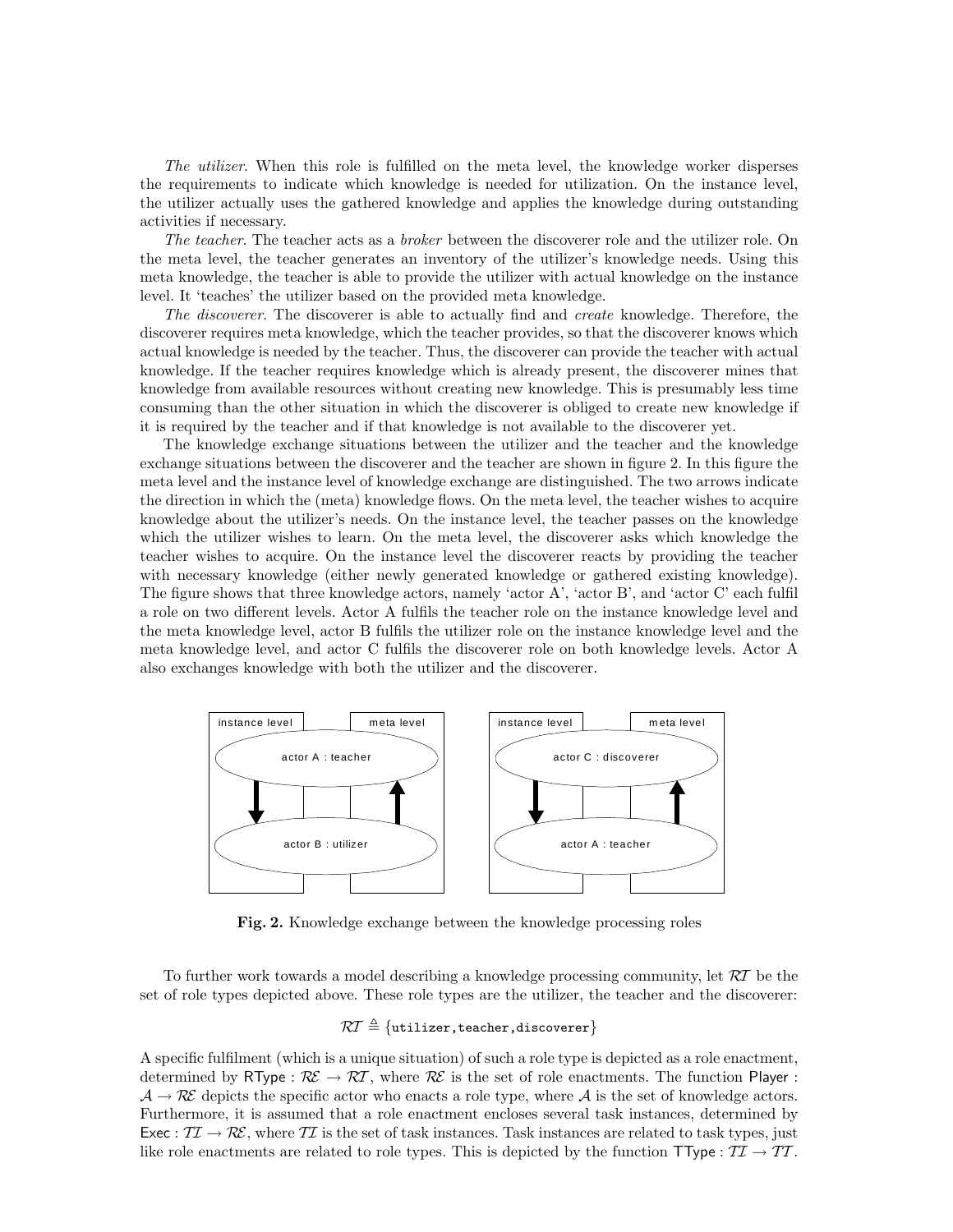The function KLevel :  $A \rightarrow K\mathcal{L}$  determines the knowledge level in which an actor participates, where  $\mathcal{K}\mathcal{L}$  is the set of knowledge levels. The set of possible knowledge levels which can be distinguished in this model is depicted as

$$
\mathcal{KL} \triangleq \{\texttt{meta-knowledge-level, instance-knowledge-level}\}
$$

An actor can also produce input and output, depicted by the function  $\text{Input}, \text{Output}: \mathcal{A} \rightarrow \varnothing(\mathcal{K}).$ The set K refers to elementary knowledge particles or knops (see e.g. [17,19]). This function is necessary when formalizing the aforementioned two different knowledge levels. Assume that  $x, y, z \in A$  and that actor x has role type 'utilizer', actor y has role type 'teacher' and actor z has role type 'discoverer'. At the meta knowledge level, knowledge flows from the utilizer to the teacher and from the teacher to the discoverer so that the meta knowledge level can be formalized as:

[ME1] (Meta knowledge level)  $x, y, z \in A \wedge RType(x) = \text{utilizer} \wedge RType(y) = \text{teacher} \wedge R$  $\mathsf{RType}(z) = \text{discoverer} \Rightarrow \text{Input}(y) \subseteq \text{Output}(x) \land \text{Input}(z) \subseteq \text{Output}(y)$ 

However, at the instance knowledge level the knowledge flows from the discoverer to the teacher and from the teacher to the utilizer. This yields the following axiom:

[IN1] (Instance knowledge level)  $x, y, z \in A \wedge RType(x) = \text{utilizer} \wedge RType(y) = \text{teacher} \wedge RType(y)$  $\mathsf{RType}(z) = \mathtt{discover} \Rightarrow \mathsf{Input}(y) \subseteq \mathsf{Output}(z) \land \mathsf{Input}(x) \subseteq \mathsf{Output}(y)$ 

The knowledge needed by members of the knowledge processing community is provided on knowledge carriers [19]. A knowledge carrier can be defined as any entity that is accessible for any actor in the knowledge processing community, and which can provide knowledge to other actors of the knowledge processing community. Examples of knowledge carriers are (in which aspects of knowledge are differentiated and articulated): Web pages (including free text, sound, images, and video fragments), databases, knowledge about the location of non-electronic knowledge carriers, a human brain, and aggregations / groupings of knowledge carriers. Formally, knowledge carriers are introduced as the set  $\mathcal{K}\mathcal{C}$ , which is presumed to be closed under carrier composition (so any combination of given knowledge carriers is another knowledge carrier). The function  $\chi : \mathcal{K} \to \wp(\mathcal{K}\mathcal{C})$ provides the knowledge carriers which are relevant for a given knowledge particle.

Viewed in this light, relevant knowledge carriers of a certain type in fact exist of the knowledge carriers of all possible instances of that type. Assume that a specific web site  $w$  is an instance of knowledge carrier type  $W$  (i.e. the type 'web site'), then the following equation holds:

$$
\chi(W) = \bigcup_{w \in W} \chi(w)
$$

In other words, the knowledge carrier of type 'web site' formally consists of all instances of the type 'web site'. A more general equation can be depicted as:

$$
\chi(\Upsilon) = \bigcup_{v \in \Upsilon} \chi(v)
$$

Here,  $\Upsilon$  is a certain knowledge carrier type and v is a knowledge carrier instance of type  $\Upsilon$ . The knowledge processing community model thus far is summarized in table 2.

## 5 Applied Research Methodology

A good scientific theory is a model of cause-and-effect to explain some phenomenon of interest [28]. In order to create a theoretical framework the 'action research' method [29] will be used. The action research method is a qualitative research method which associates research and practice, so that research informs practice and practice informs research synergistically. Action research combines theory and practice (and researchers and practitioners) through change and reflection in an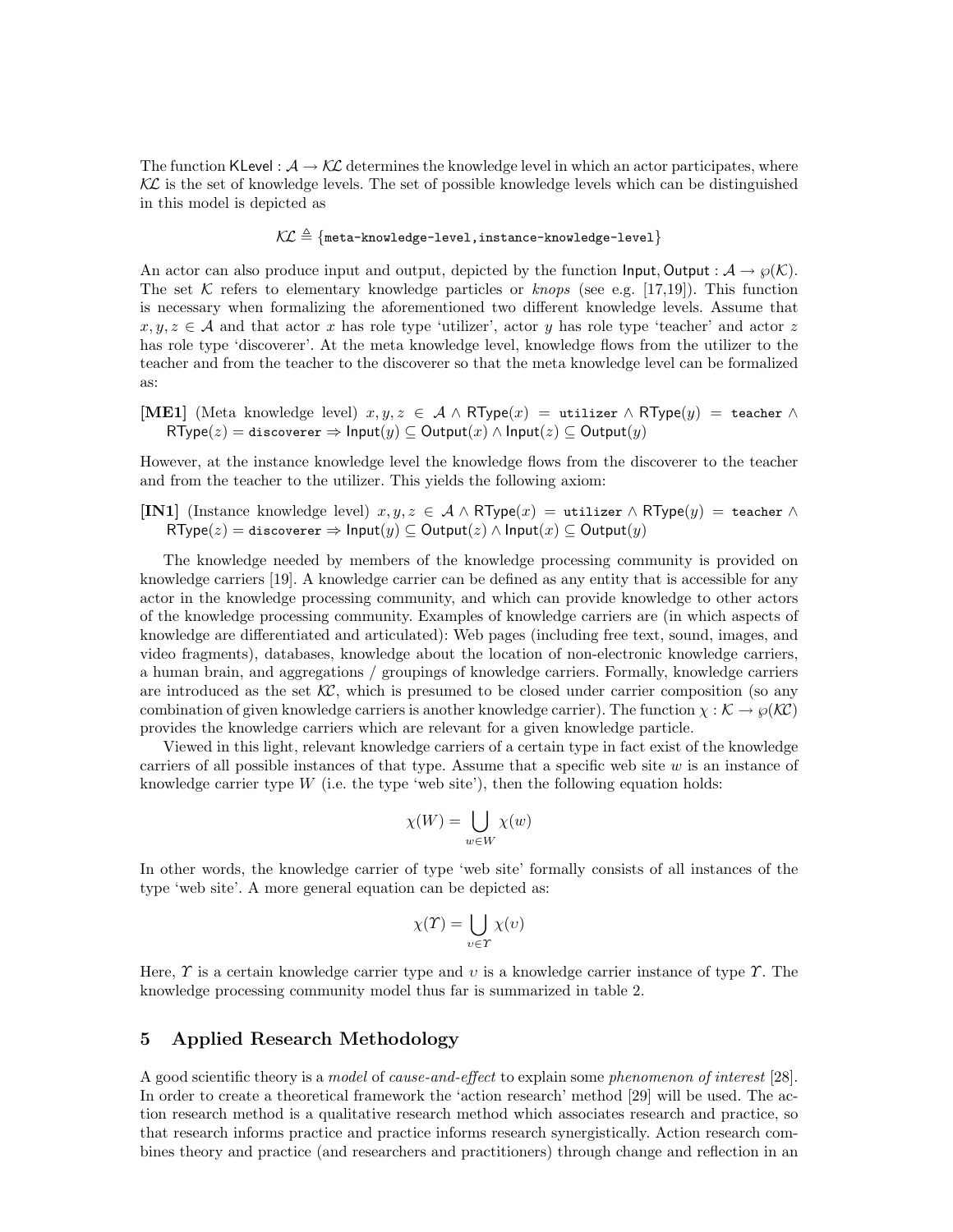| Knowledge processing community                            |                                                       |                                                                                                  |  |
|-----------------------------------------------------------|-------------------------------------------------------|--------------------------------------------------------------------------------------------------|--|
| ${\cal A}$                                                | knowledge actors                                      |                                                                                                  |  |
| ĸ                                                         | knowledge particles                                   |                                                                                                  |  |
| $\mathcal{K}\mathcal{C}$                                  | knowledge carriers                                    |                                                                                                  |  |
| RT                                                        | $\triangleq$ {utilizer, teacher, discoverer}          |                                                                                                  |  |
| ${\cal RE}$                                               | knowledge processing role enactments                  |                                                                                                  |  |
| ТT                                                        | knowledge processing task types                       |                                                                                                  |  |
| TI                                                        | knowledge processing task instances                   |                                                                                                  |  |
| KL                                                        | $\triangleq$ {meta-knowledge-level,                   |                                                                                                  |  |
|                                                           | instance-knowledge-level}                             |                                                                                                  |  |
| RType:                                                    | $R\mathcal{E} \rightarrow \mathcal{R}\mathcal{T}$     | role type having possible role enactments                                                        |  |
| Player:                                                   | $\mathcal{R}\mathcal{E}\rightarrow \mathcal{A}$       | role enactment of an actor                                                                       |  |
| TType: $TT \rightarrow TT$                                |                                                       | task type having possible task instances                                                         |  |
| Exec: $\mathcal{TI} \rightarrow \mathcal{RE}$             |                                                       | role enactment having possible task instances                                                    |  |
| KLevel: $A \rightarrow K\mathcal{L}$                      |                                                       | knowledge level in which an actor participates                                                   |  |
| Input, Output: $\mathcal{A} \rightarrow \wp(\mathcal{K})$ |                                                       | knowledge input and output which an actor                                                        |  |
|                                                           |                                                       | produces                                                                                         |  |
| ME1:                                                      | (meta knowledge level)                                | $x, y, z \in A \wedge \mathsf{RType}(x) = \mathtt{utilizer} \wedge$                              |  |
|                                                           |                                                       | $\mathsf{RType}(y) = \mathtt{teacher} \land \mathsf{RType}(z) = \mathtt{discoverer} \Rightarrow$ |  |
|                                                           |                                                       | $Input(y) \subseteq Output(x) \wedge Input(z) \subseteq Output(y)$                               |  |
| IN1:                                                      | (instance knowledge level)                            | $x, y, z \in A \wedge \mathsf{RType}(x) = \mathtt{utilizer} \wedge$                              |  |
|                                                           |                                                       | $\mathsf{RType}(y) = \mathtt{teacher} \land \mathsf{RType}(z) = \mathtt{discoverer} \Rightarrow$ |  |
|                                                           |                                                       | $Input(y) \subseteq Output(z) \wedge Input(x) \subseteq Output(y)$                               |  |
| $\chi$ :                                                  | $\mathcal{K} \rightarrow \wp(\mathcal{K}\mathcal{C})$ | relevant knowledge carriers for a knowledge particle                                             |  |
| $\chi(\Upsilon)$                                          | $=   \int \chi(v)$                                    | a type comprises instantiated knowledge carriers                                                 |  |
|                                                           | $v \in \Upsilon$                                      |                                                                                                  |  |

Table 2. A knowledge processing community model

immediate problematic situation within a mutually acceptable ethical framework. Action research is an iterative process involving researchers and practitioners acting together on a particular cycle of activities, including problem diagnosis, action intervention, and reflective learning. In action research, the researcher tries out a theory with practitioners in real situations, gain feedback from this experience, modifies the theory as a result of this feedback, and tries it again. Each iteration of the action research process adds to the theory, so it is more likely to be appropriate for a variety of situations. The PhD student involved in this research works closely with practitioners on a daily basis and thus gains feedback from these experiences which can be used for the research. Now the ideal domain of the action research method is characterized by a social setting where the researcher is actively involved, with expected benefit for both researcher and organization. The knowledge obtained can be immediately applied. This research project can be classified as a cyclical process of linking theory and practice together.

An action research description adopted from [30,31] details a five phase, cyclical process. The approach first requires the establishment of a research environment. Figure 3 illustrates this action research structural cycle as well as the action research team formation, which will be discussed below. The interpretations of the five phases for this research project are as follows:

- The diagnosis phase consists of the development of theoretical assumptions (i.e., a working hypothesis). A contribution to this phase is made by this doctoral consortium paper.
- Researchers and practitioners then collaborate in the next activity: action planning. The discovery of the planned actions is guided by the theoretical assumptions, which indicate both a desired future state (when due to implementation of the theoretical framework the efficiency and effectiveness of knowledge exchange between knowledge workers in an organizational setting improves) and the changes that would achieve such a state, i.e. finding answers for the research questions achieves that state.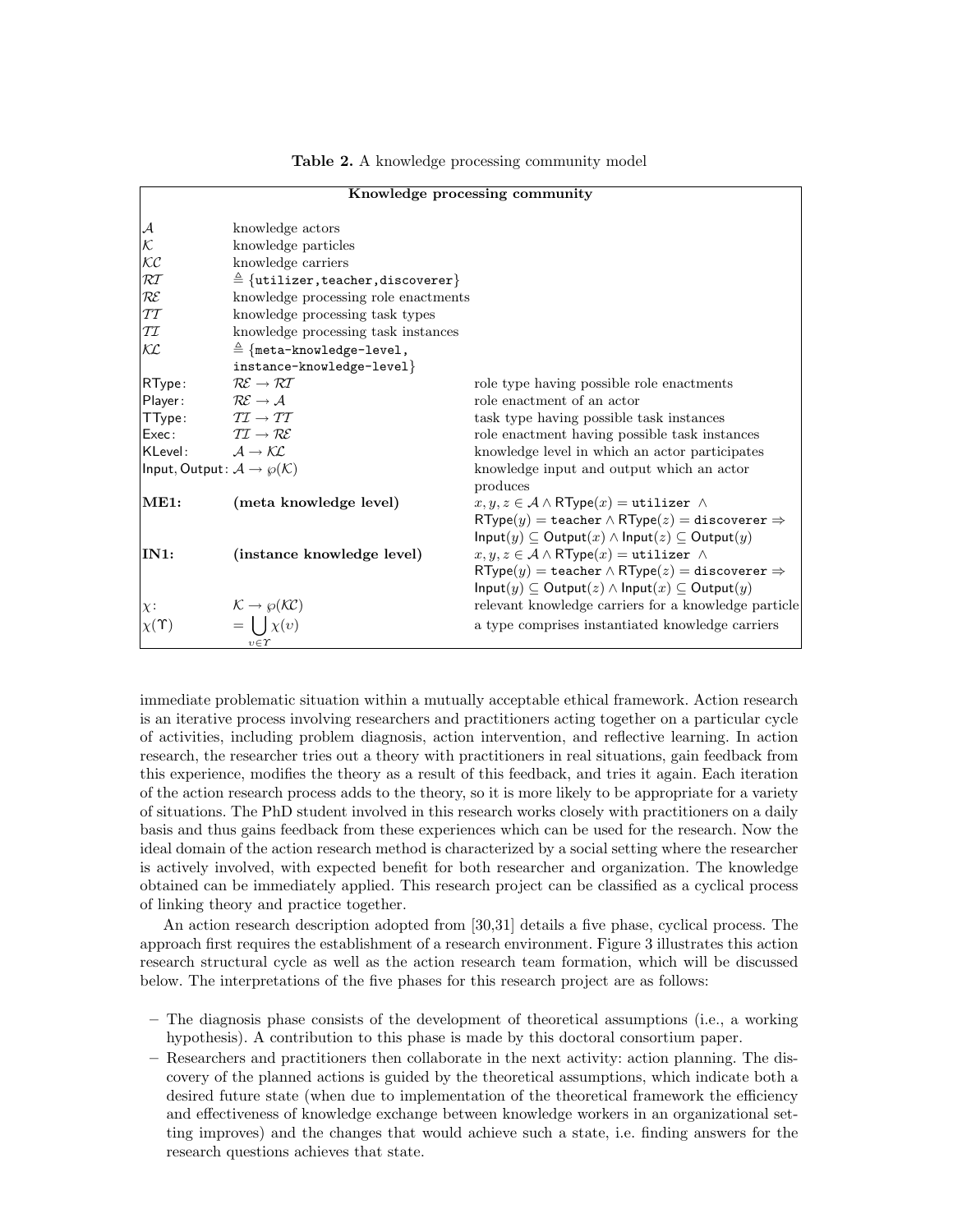

Fig. 3. The action research cycle, adopted from [30,31] and the team formation

- Action taking then implements the planned action. The researchers and practitioners collaborate in the active intervention into the client organization, causing certain changes to be made. This phase consists of implementing an operational form (research question Q3) of the theoretical framework which can be developed by answering research questions Q1 and Q2.
- After the actions are completed, the collaborative researchers and practitioners evaluate the outcomes.
- In the 'specifying learning' phase, knowledge can be provided for diagnosing future action research interventions. The success or failure of the theoretical framework also provides important knowledge to the scientific community as well as the industry when dealing with future research settings. Furthermore, new knowledge gained by the research can be used for organizations involved in the research.

The action research team formation consists of academic people as well as practitioners. The author of this paper is employed at a Dutch IT service provider called e-office, where the lion's share of the research takes place. Because of this research, e-office closely collaborates with the Radboud University in The Netherlands from where two professors and one assistant professor provide theoretical as well as methodological assistance from a scientific point of view. A huge advantage of this cooperation is that the employees at e-office are able to try out the developed theoretical framework in practice by means of real-life (internal or customer) cases before it is even officially published to the scientific world and the business world. This feedback can be used to improve the theoretical framework due to practical experiences.

### 6 Conclusion

An approach as well as the current status of that approach have been elaborated to develop a theoretical framework so that the efficiency and effectiveness of organizational knowledge exchange between knowledge workers is improved by utilizing IT. This should on its turn improve organizational knowledge dissemination. The latter problem originates from social and organizational developments, such as the increasing influence of IT on the way we work and live and contemporary businesses struggling to convert increasing amounts of available information into knowledge. The paper includes a basic problem statement with three research questions, an identification of the field of research, a research approach, an outline of current work in progress, and a specific application of the 'action research' methodology.

### References

1. Negroponte, N.: Being Digital. Vintage Books, New York, NY (1996)